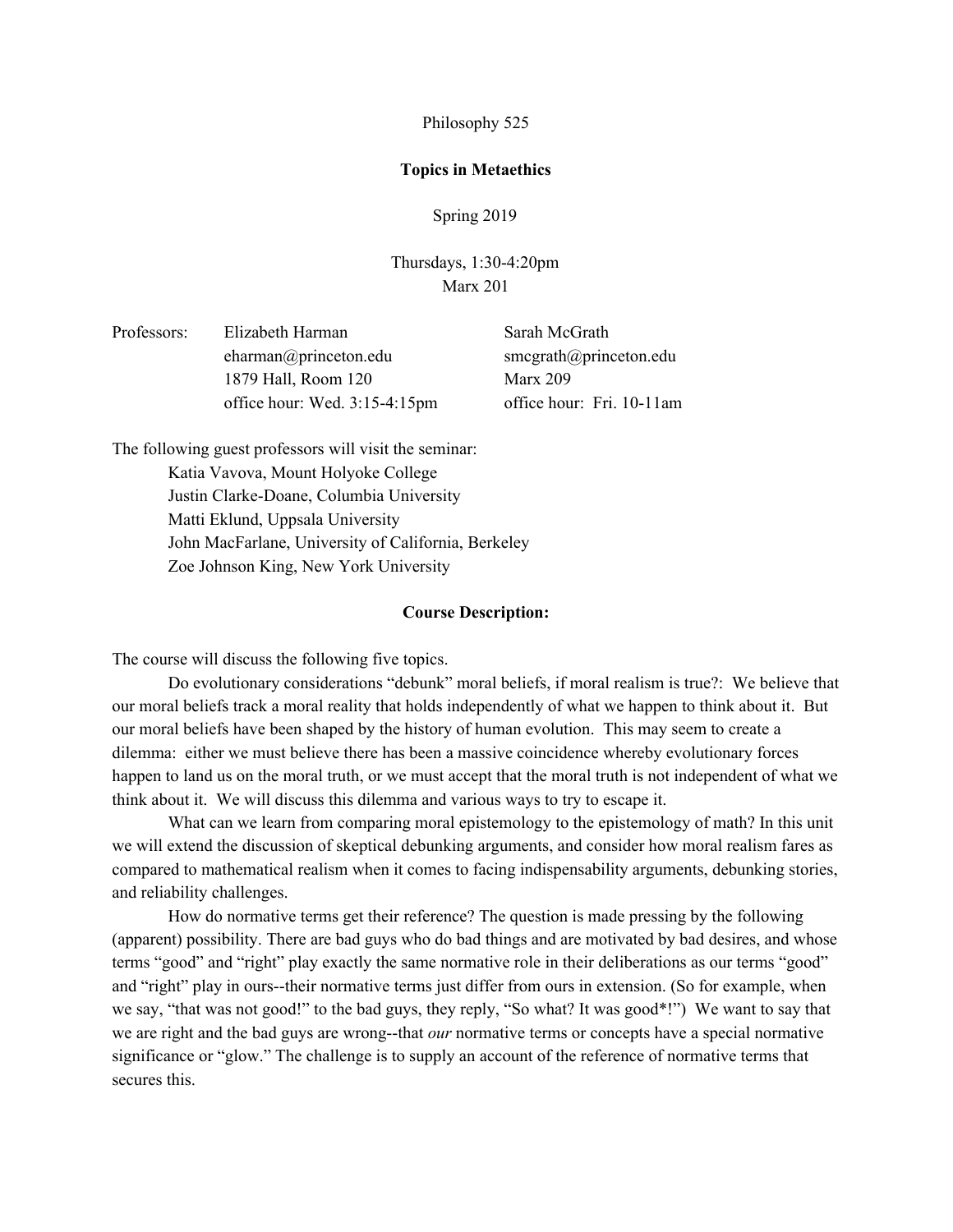Is there a single true morality, or is moral truth relative? We will examine the case for moral relativism, and then delve into a particular version of relativism about moral truth: the view that all moral truth is *assessment relative*. On this view, whether a moral claim is true depends on the context in which it is assessed: the same moral claim is true relative to one context of assessment, and false relative to another context of assessment. This view may help to make sense of the way it can seem true that someone ought to perform one action, given the information she has, while it also seems true that she ought to do something else, given the actual situation she is in.

Does a person who wants to do the right thing because it is right exhibit an inappropriate *moral fetishism*? On the one hand, it seems like a good person is someone who wants to do the right thing, even if she doesn't know what that would come to in a given case. But on the other hand, it seems like a good person should be directly moved by, say, the plight of those in need, rather than by the further thought that helping the needy is right. We will explore the possibilities for reconciling these thoughts.

The course syllabus will be posted on Blackboard. Check there for revisions.

### **Course Schedule:**

This schedule is tentative. Readings may be removed, and readings may be added. All readings will be posted on Blackboard, or linked from Blackboard.

### **Unit 1: Debunking Arguments**

Thursday, February 7

· Sharon Street, "A Darwinian Dilemma for Realist Theories of Value" (*Philosophical Studies* 2006)

Thursday, February 14

- · NOTE UNUSUAL TIME: We will meet from 2:30pm to 5:20pm
- · **Guest Professor Katia Vavova (Mount Holyoke College) visits**
- · Katia Vavova, "The Limits of Rational Belief Revision: A Dilemma for the Darwinian Debunker" (manuscript)
- · Matt Bedke, "No Coincidence?" (*Oxford Studies in Metaethics* 2014)

*There is no session on February 21*.

### **Unit 2: More Epistemological Challenges for Realism: the Morality/Math Comparison**

Thursday, February 28

- · Justin Clarke-Doane, *Morality and Mathematics* (forthcoming OUP). Ch 1. *"*Introduction" (pp. 7-23); Ch. 3, "Observation and Indispensability" sections 3.1-3.3 (pp. 94-108); Ch. 4, "Genealogical Debunking Arguments" (pp. 135-166).
- · *Optional background*: Gilbert Harman, "Ethics and Observation."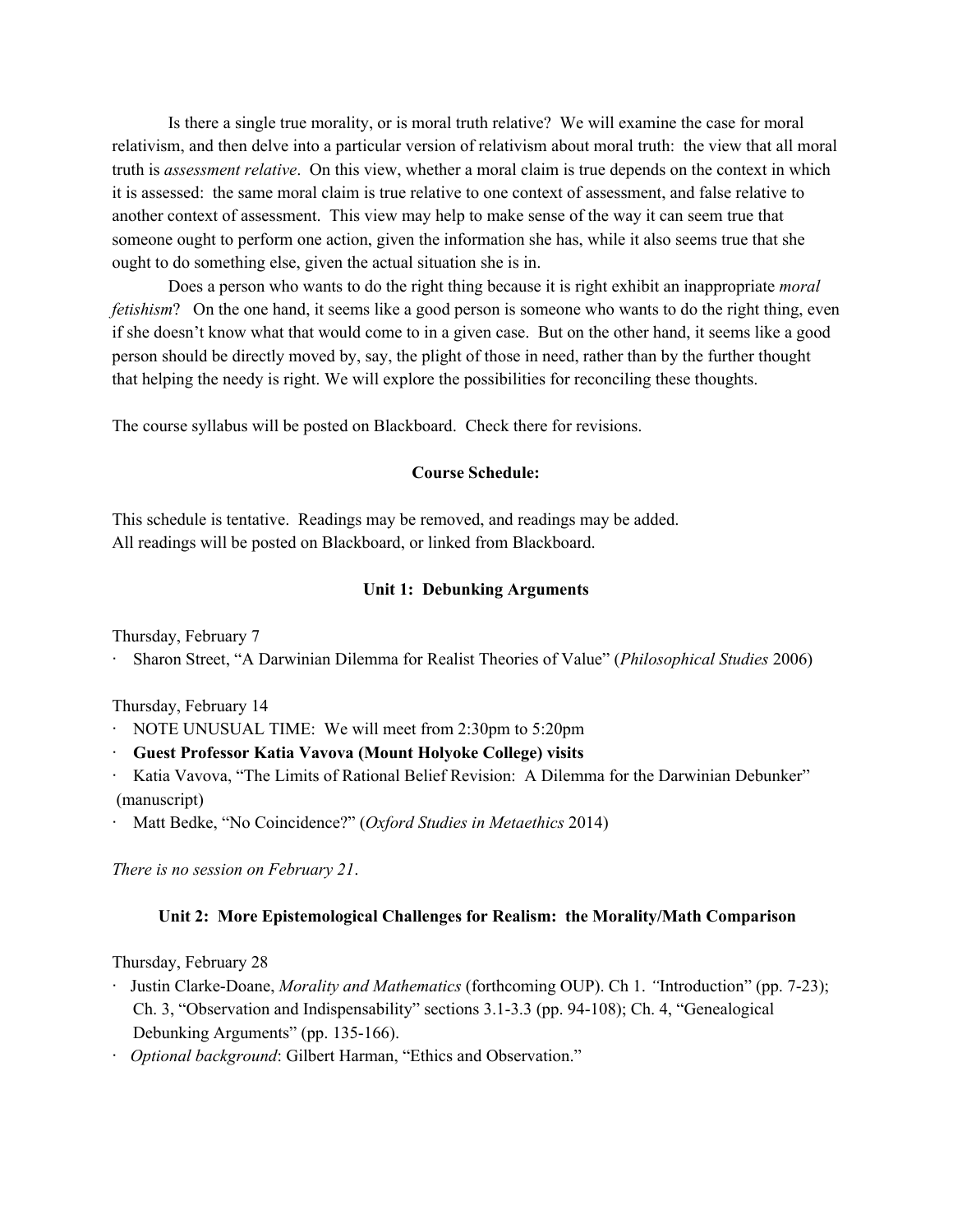Thursday, March 7

- · **Guest Professor Justin Clarke-Doane (Columbia University) visits**
- · Justin Clarke-Doane, Ch. 5, "Explaining our Reliability" (pp. 167-214).
- · *Optional background*: Paul Benacerraf, "What numbers could not be." (*Philosophical Review* 1974); Josh Schechter, "Explanatory Challenges in Metaethics" (*Routledge Handbook of Metaethics* 2017)

# **Unit 3: Reference for Realists: how do normative terms refer?**

# Thursday, March 14

- · Terrence Horgan and Mark Timmons, "Troubles for New Wave Moral Semantics: The 'Open Question Argument' Revived" (*Philosophical Papers* 1992)
- · Matti Eklund, *Choosing Normative Concepts* (Oxford University Press 2017). Ch. 1, "Ardent Realism"

### *Spring Break is March 16-24*

Thursday, March 28

· Matti Eklund, Ch. 2, "Alternative Normative Concepts" (pp. 18-44); Ch. 3 , "Qualifications and Objections" (pp. 45-62)

Thursday, April 4

- · **Guest Professor Matti Eklund (Uppsala University) visits**
- · Matti Eklund, Ch. 8, "Connections"; Ch. 10, "Some Metaphilosophical Issues"

# **Unit 4: Relativism about Moral Truth**

Thursday, April 11

- · Gilbert Harman, "Is There a Single True Morality?"
- · John MacFarlane, Chapters 1 and 2, *Assessment Sensitivity: Relative Truth and its Applications*

Thursday, April 18

· John MacFarlane, Chapter 4, *Assessment Sensitivity: Relative Truth and its Applications*

Thursday, April 25

- · **Guest Professor John MacFarlane (University of California, Berkeley) visits**
- · John MacFarlane, Chapter 7, *Assessment Sensitivity: Relative Truth and its Applications*